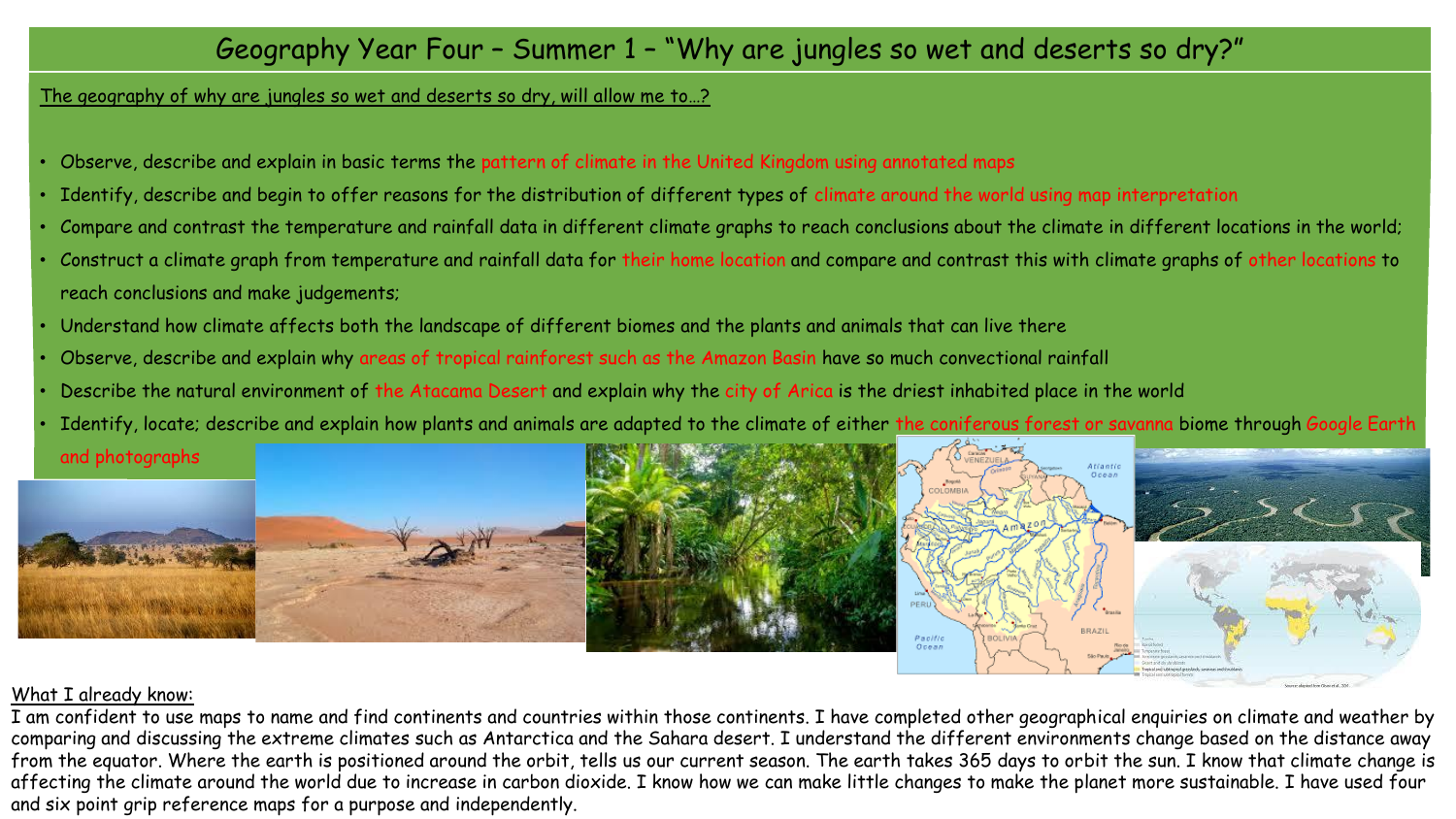Key Subject Vocabulary:

| Weather       | the state of the atmosphere at a particular place and time as regards heat, cloudiness, dryness, sunshine,<br>wind, rain, etc                                                  | U. |
|---------------|--------------------------------------------------------------------------------------------------------------------------------------------------------------------------------|----|
| Climate       | the weather conditions prevailing in an area in general or over a long period                                                                                                  |    |
| Temperature   | the degree or intensity of heat present in a substance or object, especially as expressed according to a<br>comparative scale and shown by a thermometer or perceived by touch |    |
| Political map | a map that shows the political boundaries of that particular area                                                                                                              | U: |
| Temperate     | relating to or denoting a region or climate characterised by mild temperatures                                                                                                 |    |
| Council       | an advisory, deliberative, or administrative body of people formally constituted and meeting regularly                                                                         |    |
| Pattern       | a regular and intelligible form or sequence discernible in the way in which something happens or is done                                                                       |    |
| Location      | a particular place or position                                                                                                                                                 |    |
| North pole    | the northernmost point on the Earth, lying diametrically opposite the South Pole                                                                                               |    |
| Equator       | a line notionally drawn on the earth equidistant from the poles, dividing the earth into northern and southern<br>hemispheres and constituting the parallel of latitude 0°     |    |
| Distribution  | the action of sharing something out among a number of recipients                                                                                                               |    |
| Country       | a nation with its own government, occupying a particular territory                                                                                                             |    |
| Prevailing    | existing at a particular time; current                                                                                                                                         |    |
| Wind          | the perceptible natural movement of the air, especially in the form of a current of air blowing from a<br>particular direction                                                 |    |
| Ocean         | a very large expanse of sea, in particular each of the main areas into which the sea is divided geographically                                                                 |    |

#### Geographical skills and fieldwork

se maps, atlases, globes and digital/computer mapping to locate countries and describe features studied.

se the eight points of a compass, four and sixigure grid references, symbols and key (including the use of rdnance Survey maps) build their knowledge of the United Kingdom and the wider world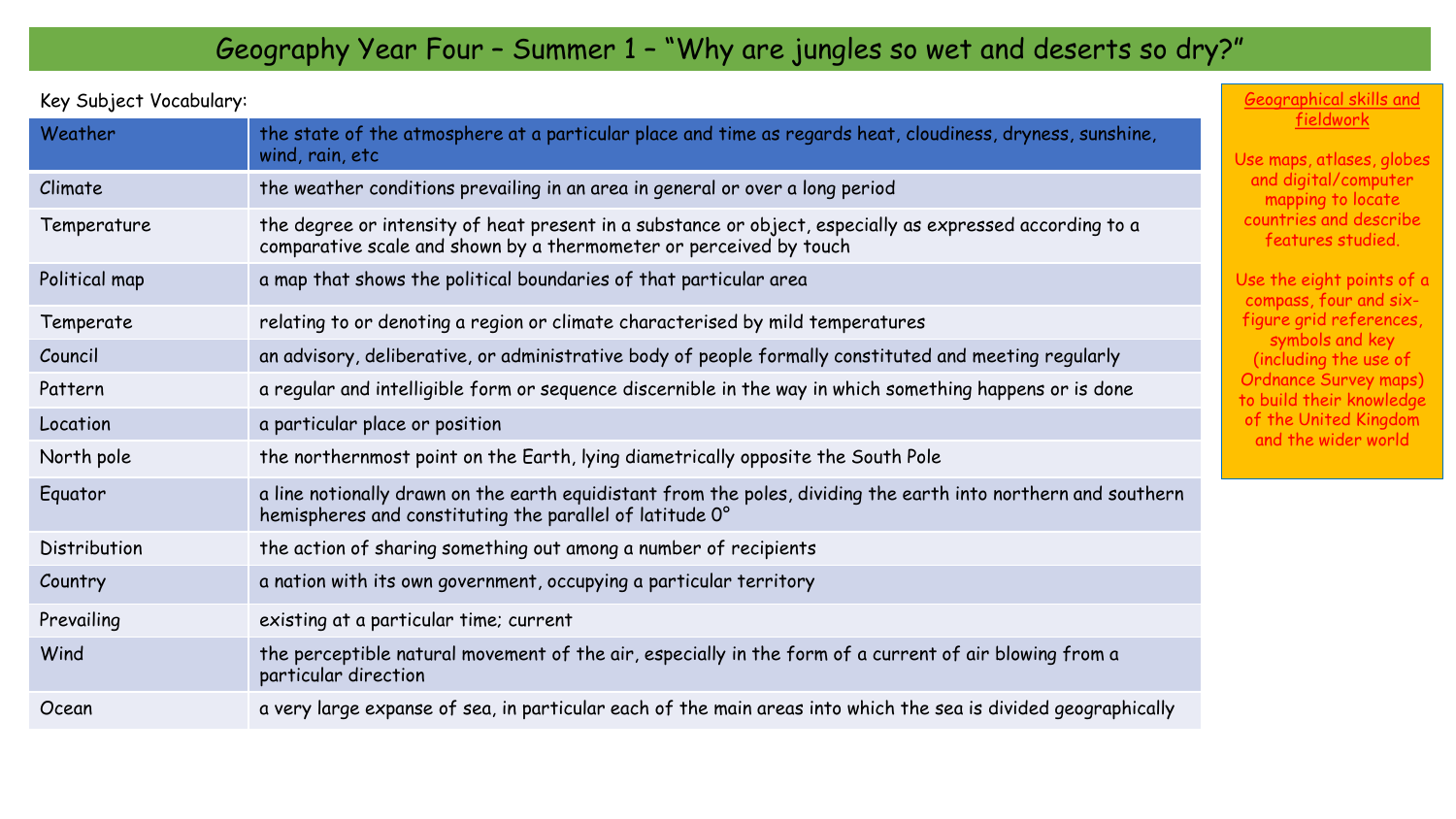Key Subject Vocabulary:

| Climate graph       | a combination of a bar graph and a line graph. Temperature is shown on a line graph, with the figures being<br>shown on the right side of the graph. Rainfall is shown by a bar graph, with the figures being shown down the<br>left side of the graph |
|---------------------|--------------------------------------------------------------------------------------------------------------------------------------------------------------------------------------------------------------------------------------------------------|
| Classification      | a category into which something is put                                                                                                                                                                                                                 |
| Key                 | an explanatory list of symbols used in a map, table, etc                                                                                                                                                                                               |
| Tropic of Cancer    | the most northerly circle of latitude on Earth at which the Sun can be directly overhead                                                                                                                                                               |
| Tropic of Capricorn | the circle of latitude that contains the subsolar point on the December solstice                                                                                                                                                                       |
| Polar               | relating to the North or South Pole                                                                                                                                                                                                                    |
| Continental         | forming or belonging to a continent                                                                                                                                                                                                                    |
| Mediterranean       | characteristic of the Mediterranean Sea, the countries bordering it, or their inhabitants                                                                                                                                                              |
| Tropical            | very hot and humid                                                                                                                                                                                                                                     |
| Equatorial          | of, at, or near the equator                                                                                                                                                                                                                            |
| Drought             | a prolonged period of abnormally low rainfall, leading to a shortage of water                                                                                                                                                                          |
| Annual              | occurring once every year                                                                                                                                                                                                                              |
| Summer              | the warmest season of the year, in the northern hemisphere from June to August and in the southern<br>hemisphere from December to February                                                                                                             |
| Winter              | the coldest season of the year, in the northern hemisphere from December to February and in the southern<br>hemisphere from June to August                                                                                                             |
| Mild                | (of weather) moderately warm, especially less cold than expected                                                                                                                                                                                       |
| Season              | each of the four divisions of the year (spring, summer, autumn, and winter) marked by particular weather<br>patterns and daylight hours, resulting from the earth's changing position with regard to the sun                                           |

Amazon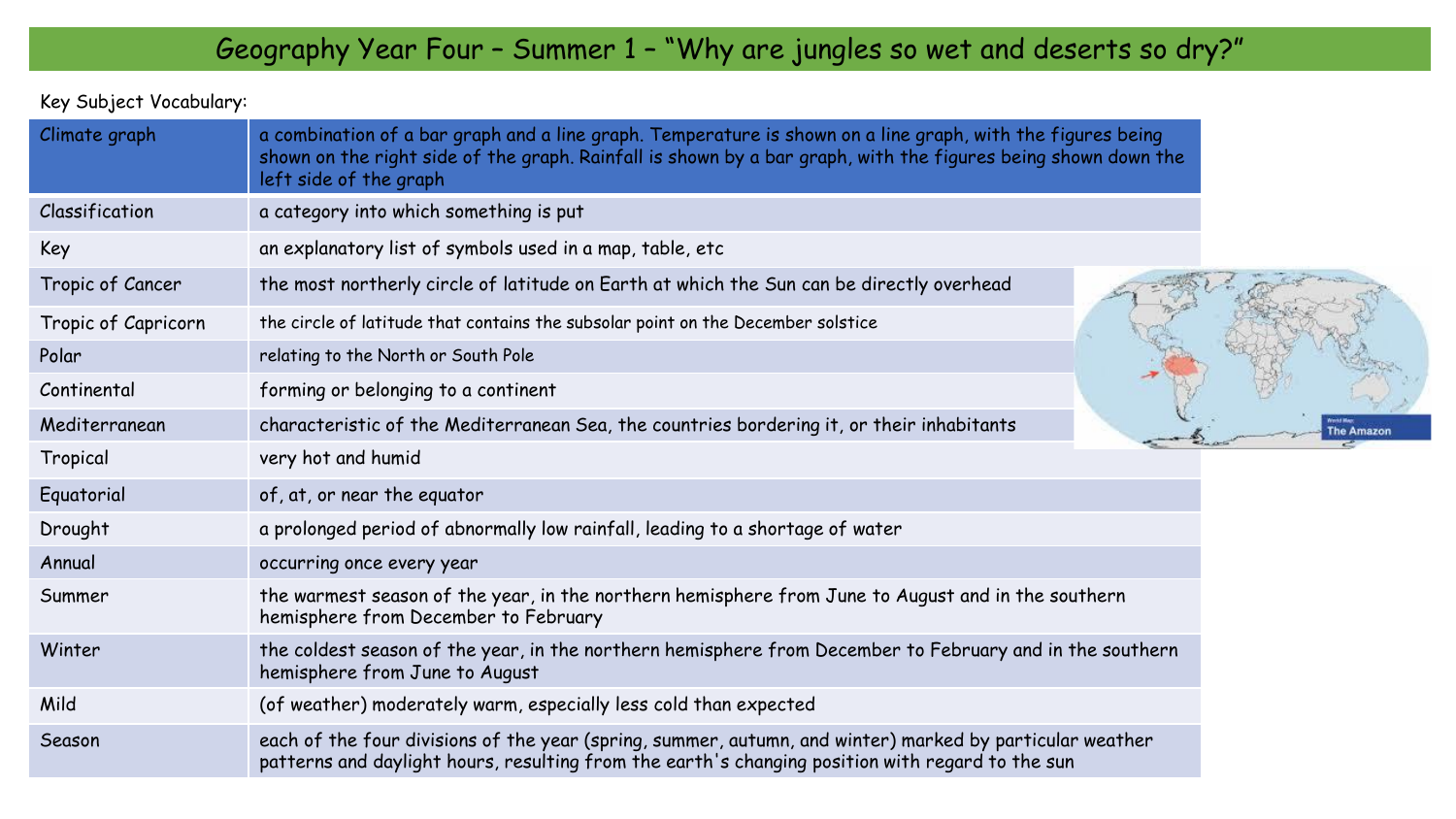### Key Subject Vocabulary:

| Northern hemisphere | the half of Earth that is north of the Equator                                                                                                                                                                                                     |
|---------------------|----------------------------------------------------------------------------------------------------------------------------------------------------------------------------------------------------------------------------------------------------|
| Southern hemisphere | the half of Earth that is south of the Equator                                                                                                                                                                                                     |
| Meteorological      | relating to the branch of science concerned with the processes and phenomena of the atmosphere, especially<br>as a means of forecasting the weather                                                                                                |
| Climate station     | record daily maximum and minimum air temperature and rainfall amount                                                                                                                                                                               |
| Average             | an amount, standard, level, or rate regarded as usual or ordinary                                                                                                                                                                                  |
| Coniferous          | (of a tree) producing cones, and having leaves that do not fall off in the winter                                                                                                                                                                  |
| Tropical rainforest | a hot, moist biome found near Earth's equator                                                                                                                                                                                                      |
| Savanna             | or Savannah is a mixed woodland-grassland ecosystem characterised by the trees being sufficiently widely<br>spaced so that the canopy does not close                                                                                               |
| Hot desert          | found near the tropics of Cancer and Capricorn. They have an extreme climate and challenging environment.<br>There is very little biodiversity in hot deserts because of the harsh climate. Few species are specialised<br>enough to survive there |
| Ice cap             | a mass of ice that covers less than 50,000 km2, usually covering highland area                                                                                                                                                                     |
| Tundra              | a type of biome where the tree growth is hindered by low temperatures and short growing seasons                                                                                                                                                    |
| <b>Herbivores</b>   | an animal or insect that only eats vegetation, such as grasses, fruits, leaves, vegetables, roots and bulbs                                                                                                                                        |
| Lichens             | a complex life form that is a symbiotic partnership of two separate organisms, a fungus and an alga                                                                                                                                                |
| Moss                | a small flowerless green plant which lacks true roots, growing in low carpets or rounded cushions in damp<br>habitats                                                                                                                              |
| Deciduous           | (of a tree or shrub) shedding its leaves annually                                                                                                                                                                                                  |
| Evergreen           | relating to or denoting a plant that retains green leaves throughout the year                                                                                                                                                                      |